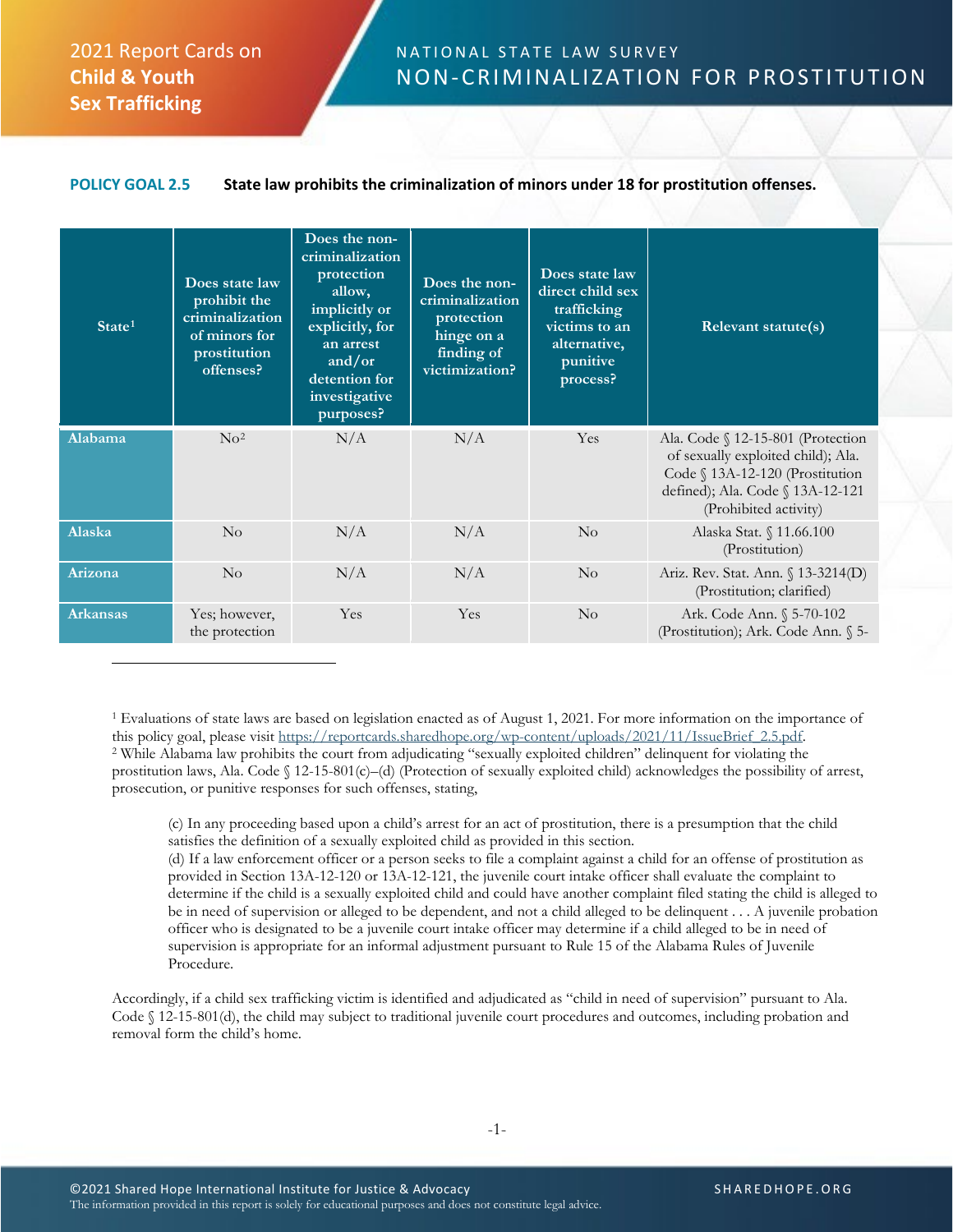| State <sup>1</sup>      | Does state law<br>prohibit the<br>criminalization<br>of minors for<br>prostitution<br>offenses? | Does the non-<br>criminalization<br>protection<br>allow,<br>implicitly or<br>explicitly, for<br>an arrest<br>and/or<br>detention for<br>investigative<br>purposes? | Does the non-<br>criminalization<br>protection<br>hinge on a<br>finding of<br>victimization? | Does state law<br>direct child sex<br>trafficking<br>victims to an<br>alternative,<br>punitive<br>process? | Relevant statute(s)                                                                                                                                                                                                                                                                                                                                                                                                                                                                                                                                                                                                                      |
|-------------------------|-------------------------------------------------------------------------------------------------|--------------------------------------------------------------------------------------------------------------------------------------------------------------------|----------------------------------------------------------------------------------------------|------------------------------------------------------------------------------------------------------------|------------------------------------------------------------------------------------------------------------------------------------------------------------------------------------------------------------------------------------------------------------------------------------------------------------------------------------------------------------------------------------------------------------------------------------------------------------------------------------------------------------------------------------------------------------------------------------------------------------------------------------------|
|                         | does not extend<br>to all<br>prostitution<br>offenses                                           |                                                                                                                                                                    |                                                                                              |                                                                                                            | 70-103(a)(2) (Sexual solicitation)                                                                                                                                                                                                                                                                                                                                                                                                                                                                                                                                                                                                       |
| California              | Yes                                                                                             | No                                                                                                                                                                 | No                                                                                           | $\rm No$                                                                                                   | Cal. Penal Code $\S$ 647(b)(5)<br>(Disorderly conduct; Punishment<br>for violation); Cal. Penal Code §<br>653.22 (Loitering with intent to<br>commit prostitution; determination<br>of intent)                                                                                                                                                                                                                                                                                                                                                                                                                                           |
| Colorado                | Yes                                                                                             | Yes                                                                                                                                                                | Yes                                                                                          | $\rm No$                                                                                                   | Colo. Rev. Stat. Ann. § 18-7-20<br>(Prostitution prohibited); Colo.<br>Rev. Stat. Ann. § 18-7-209<br>(Immunity from prostitution<br>related offenses - Victim - Human<br>trafficking of a minor for<br>involuntary servitude - Human<br>trafficking of a minor for sexual<br>servitude); Colo. Rev. Stat. Ann. §<br>18-7-201.4 (Victim of human<br>trafficking of a minor for sexual<br>servitude - Provision of services -<br>Reporting); Colo. Rev. Stat. Ann. §<br>19-3-308(4) $(c)$ (Action upon report<br>of intrafamilial, institutional, or<br>third-party abuse - Investigations<br>- Child protection team - Rules -<br>Report) |
| Connecticut             | Yes                                                                                             | No                                                                                                                                                                 | No                                                                                           | $\rm No$                                                                                                   | Conn. Gen. Stat. § 53a-82(a)<br>(Prostitution)                                                                                                                                                                                                                                                                                                                                                                                                                                                                                                                                                                                           |
| <b>Delaware</b>         | No                                                                                              | N/A                                                                                                                                                                | N/A                                                                                          | $\rm No$                                                                                                   | Del. Code Ann. tit. 11, § 1342<br>(Prostitution; class B<br>misdemeanor); Del. Code Ann. tit.<br>11, $\sqrt{787(g)(2)}$ (Trafficking an<br>individual, forced labor and sexual<br>servitude)                                                                                                                                                                                                                                                                                                                                                                                                                                             |
| District of<br>Columbia | Yes                                                                                             | Yes                                                                                                                                                                | No                                                                                           | $\rm No$                                                                                                   | D.C. Code § 22-2701 (Engaging in<br>prostitution or soliciting for<br>prostitution)                                                                                                                                                                                                                                                                                                                                                                                                                                                                                                                                                      |
| Florida                 | Yes                                                                                             | No                                                                                                                                                                 | $\rm No$                                                                                     | $\rm No$                                                                                                   | Fla. Stat. Ann. § 796.07(2)<br>(Prohibited prostitution and<br>related acts)                                                                                                                                                                                                                                                                                                                                                                                                                                                                                                                                                             |
| Georgia                 | Yes; however<br>the protection<br>does not extend<br>to all                                     | No                                                                                                                                                                 | $\rm No$                                                                                     | No                                                                                                         | Ga. Code Ann. § 16-6-9<br>(Prostitution); Ga. Code Ann. §<br>16-6-16(a) (Masturbation for hire)                                                                                                                                                                                                                                                                                                                                                                                                                                                                                                                                          |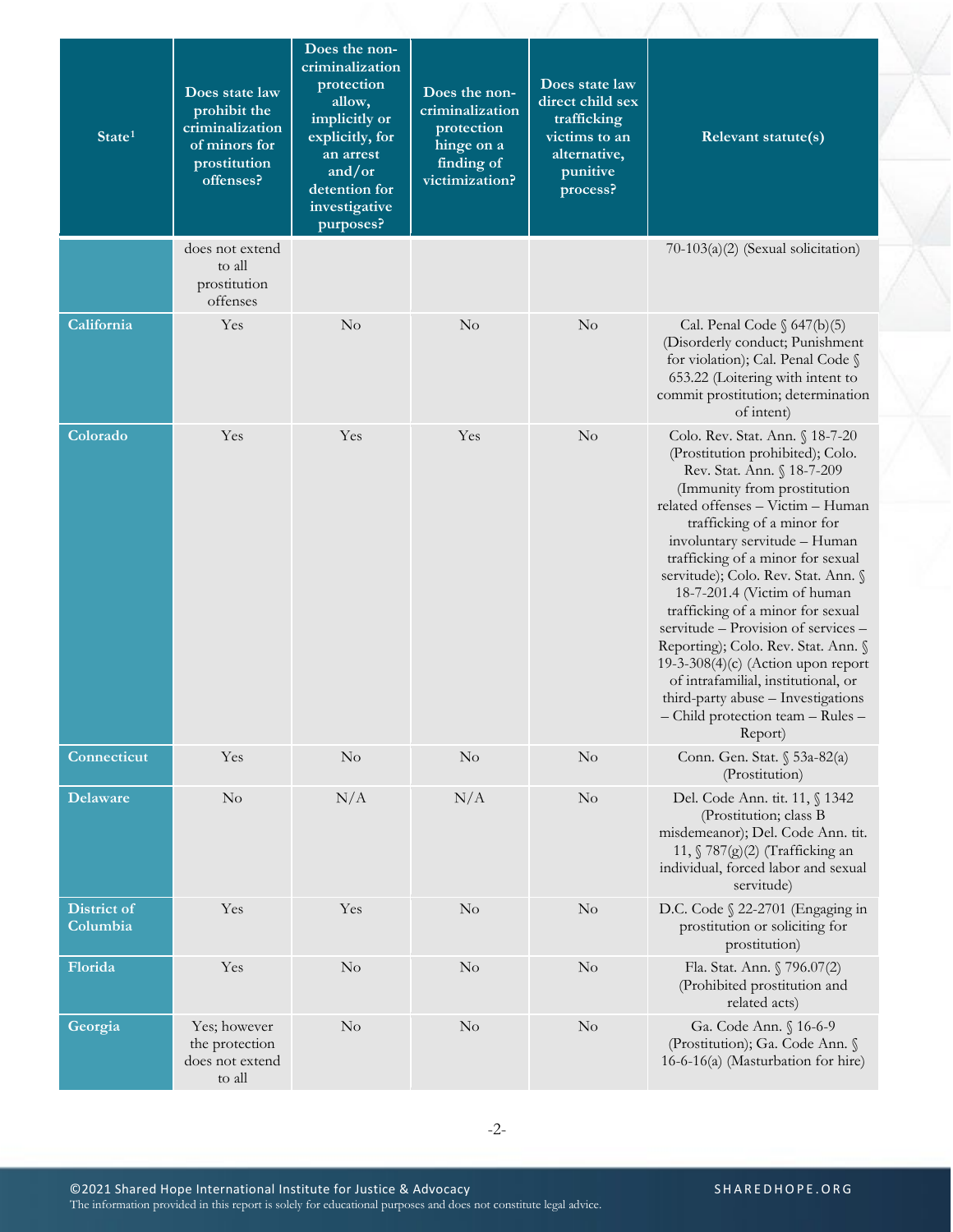| State <sup>1</sup> | Does state law<br>prohibit the<br>criminalization<br>of minors for<br>prostitution<br>offenses? | Does the non-<br>criminalization<br>protection<br>allow,<br>implicitly or<br>explicitly, for<br>an arrest<br>and/or<br>detention for<br>investigative<br>purposes? | Does the non-<br>criminalization<br>protection<br>hinge on a<br>finding of<br>victimization? | Does state law<br>direct child sex<br>trafficking<br>victims to an<br>alternative,<br>punitive<br>process? | Relevant statute(s)                                                                                                                                                                                                         |
|--------------------|-------------------------------------------------------------------------------------------------|--------------------------------------------------------------------------------------------------------------------------------------------------------------------|----------------------------------------------------------------------------------------------|------------------------------------------------------------------------------------------------------------|-----------------------------------------------------------------------------------------------------------------------------------------------------------------------------------------------------------------------------|
|                    | prostitution<br>offenses                                                                        |                                                                                                                                                                    |                                                                                              |                                                                                                            |                                                                                                                                                                                                                             |
| Hawaii             | No                                                                                              | N/A                                                                                                                                                                | N/A                                                                                          | $\rm No$                                                                                                   | Haw. Rev. Stat. Ann. § 712-1200<br>(Prostitution); Haw. Rev. Stat.<br>Ann. § 712-1206 (Loitering for the<br>purpose of engaging in or<br>advancing prostitution)                                                            |
| Idaho              | No                                                                                              | N/A                                                                                                                                                                | N/A                                                                                          | Yes; minors<br>charged with<br>prostitution may<br>be diverted                                             | Idaho Code Ann. § 18-5613(1)<br>(Prostitution); Idaho Code Ann. §<br>18-8606 (Safe harbor provisions)                                                                                                                       |
| <b>Illinois</b>    | Yes                                                                                             | Yes                                                                                                                                                                | No                                                                                           | N <sub>o</sub>                                                                                             | 720 Ill. Comp. Stat. Ann. 5/11-14<br>(Prostitution); 720 Ill. Comp. Stat.<br>Ann. 5/11-14.1 (Solicitation of a<br>sexual act)                                                                                               |
| Indiana            | Yes                                                                                             | Yes                                                                                                                                                                | No                                                                                           | $\rm No$                                                                                                   | Ind. Code Ann. § 35-45-4-2,<br>(Prostitution); Ind. Code Ann. §<br>35-45-4-7 (Detention of minor -<br>Notice); Ind. Code Ann. § 35-42-<br>3.5-4(c) (Additional rights of<br>victim)                                         |
| Iowa               | $\rm No$                                                                                        | N/A                                                                                                                                                                | N/A                                                                                          | Yes; minors<br>charged with<br>prostitution may<br>be diverted                                             | Iowa Code § 725.1 (Prostitution)                                                                                                                                                                                            |
| <b>Kansas</b>      | No.                                                                                             | N/A                                                                                                                                                                | N/A                                                                                          | N <sub>o</sub>                                                                                             | Kan. Stat. Ann. § 21-6419 (Selling<br>sexual relations)                                                                                                                                                                     |
| Kentucky           | Yes                                                                                             | Yes                                                                                                                                                                | $\rm No$                                                                                     | $\rm No$                                                                                                   | Ky. Rev. Stat. Ann. § 529.120<br>(Treatment of minor suspected of<br>prostitution offense)                                                                                                                                  |
| Louisiana          | No <sup>3</sup>                                                                                 | N/A                                                                                                                                                                | N/A                                                                                          | Yes                                                                                                        | La. Rev. Stat. Ann. § 14:46.3(E)<br>(Trafficking of children for sexual<br>purposes); La. Rev. Stat. Ann. §<br>14:82 (A), (G)(1); La. Rev. Stat.<br>Ann. § 14:46.2 (F)(1), (2) (Human<br>trafficking); La. Child. Code Ann. |

<span id="page-2-0"></span>3 While La. Rev. Stat. Ann. § 14:46.3(E) (Trafficking of children for sexual purposes) and La. Child. Code Ann. art. 804(3), (5) (Definitions) provide non-criminalization protections to child sex trafficking victims, conflicting state law permits minors to be arrested, charged, prosecuted, and adjudicated for prostitution offenses.

 $\overline{a}$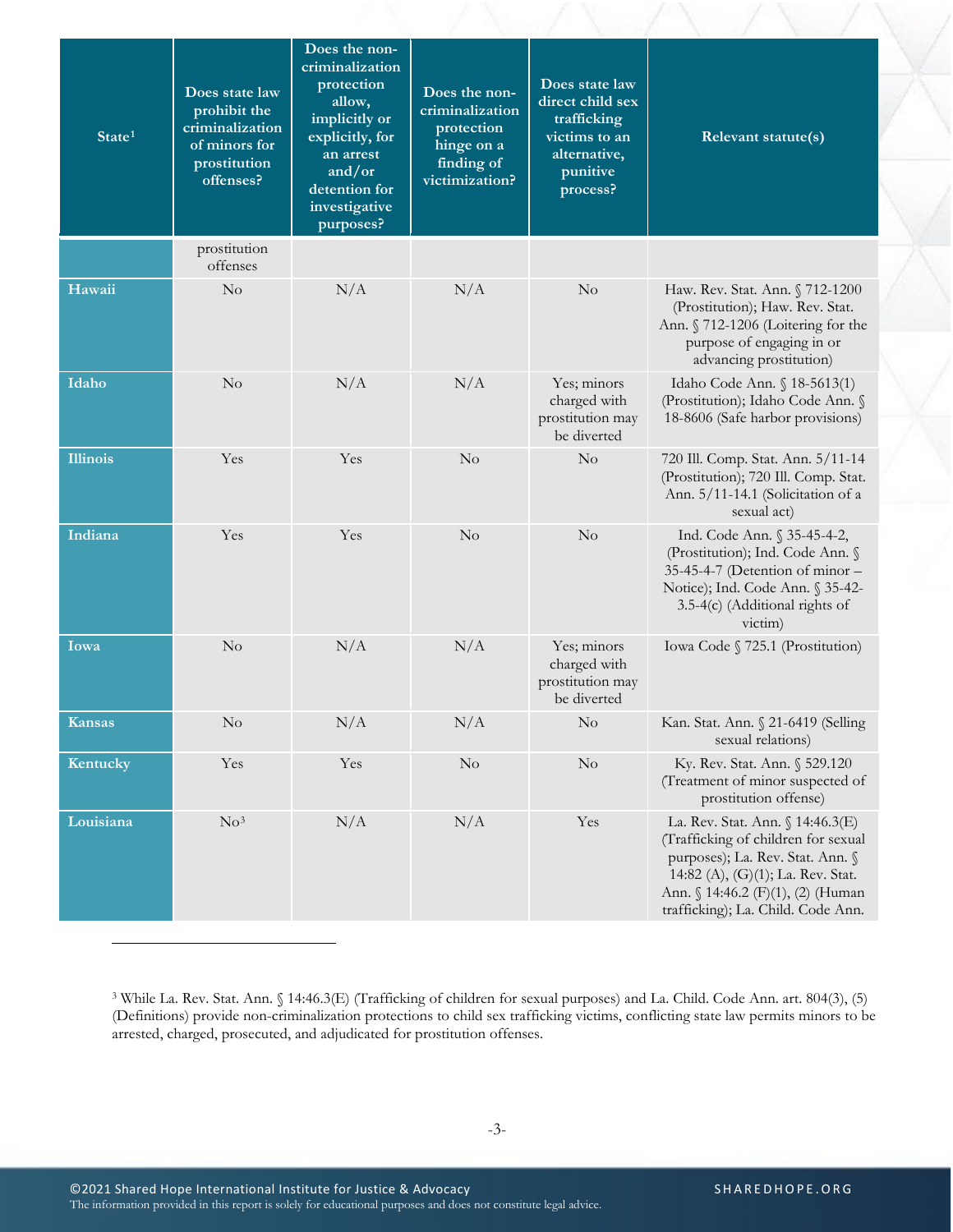| State <sup>1</sup>   | Does state law<br>prohibit the<br>criminalization<br>of minors for | Does the non-<br>criminalization<br>protection<br>allow,<br>implicitly or<br>explicitly, for<br>an arrest | Does the non-<br>criminalization<br>protection<br>hinge on a | Does state law<br>direct child sex<br>trafficking<br>victims to an<br>alternative,                                                  | Relevant statute(s)                                                                                                                                                                                                                                                                                                                                                                                                                           |
|----------------------|--------------------------------------------------------------------|-----------------------------------------------------------------------------------------------------------|--------------------------------------------------------------|-------------------------------------------------------------------------------------------------------------------------------------|-----------------------------------------------------------------------------------------------------------------------------------------------------------------------------------------------------------------------------------------------------------------------------------------------------------------------------------------------------------------------------------------------------------------------------------------------|
|                      | prostitution<br>offenses?                                          | and/or<br>detention for<br>investigative<br>purposes?                                                     | finding of<br>victimization?                                 | punitive<br>process?                                                                                                                |                                                                                                                                                                                                                                                                                                                                                                                                                                               |
|                      |                                                                    |                                                                                                           |                                                              |                                                                                                                                     | art. 804(3), (5) (Definitions); La.<br>Child Code Ann. art. 839(A), (D)<br>(Availability of an informal<br>adjustment agreement)                                                                                                                                                                                                                                                                                                              |
| Maine                | Yes                                                                | $\rm No$                                                                                                  | No                                                           | N <sub>o</sub>                                                                                                                      | Me. Rev. Stat. Ann. tit. 17-A, §<br>853-A(1) (Engaging in<br>prostitution)                                                                                                                                                                                                                                                                                                                                                                    |
| Maryland             | $\rm No$                                                           | N/A                                                                                                       | N/A                                                          | No                                                                                                                                  | Md. Code Ann., Crim. Law § 11-<br>303 (House of prostitution); Md.<br>Code Ann., Crim. Law § 11-306<br>(Procuring or solicitation of<br>prostitution or assignation)                                                                                                                                                                                                                                                                          |
| <b>Massachusetts</b> | No                                                                 | N/A                                                                                                       | N/A                                                          | N <sub>o</sub>                                                                                                                      | Mass. Gen. Laws ch. 272, § 53A(a)<br>(Engaging in sexual conduct for a<br>fee; payors and payees; penalties);<br>Mass. Gen. Laws ch. 272, § 53(a)<br>(Penalty for certain offenses);<br>Mass. Gen. Laws ch. 265, § 57<br>(Human trafficking - Victims<br>accused of common night walking<br>or street walking - Affirmative<br>defense)                                                                                                       |
| Michigan             | Yes<br>(under 16 only <sup>4</sup> )                               | No                                                                                                        | No                                                           | Yes; state law<br>provides a<br>rebuttable<br>presumption of<br>trafficking<br>victimization to<br>minors 16 and<br>17 years of age | Mich. Comp. Laws Ann. § 750.448<br>(Soliciting, accosting, or inviting to<br>commit prostitution or immoral<br>act; crime); Mich. Comp. Laws<br>Ann. § 750.451(6), (7) (Violation of<br>MCL 750.448, 750.449,<br>750.449a(1), 750.450, or 750.462;<br>prior conviction; penalty;<br>prosecution of persons under 18<br>years of age; presumption; report;<br>investigation by department of<br>human services; "prior conviction"<br>defined) |
| Minnesota            | Yes                                                                | $\rm No$                                                                                                  | $\rm No$                                                     | No                                                                                                                                  | Minn. Stat. Ann. § 260B.007(6),<br>(16) (Definitions)                                                                                                                                                                                                                                                                                                                                                                                         |

<span id="page-3-0"></span><sup>4</sup> Mich. Comp. Laws Ann. § 740.448 (Soliciting, accosting, or inviting to commit prostitution or immoral act; crime) provides non-criminalization protections to minors under 16 years of age and a presumption of trafficking victimization for older minors; however, 16 and 17 year old minors can still be arrested, charged, prosecuted, and adjudicated for prostitution.

 $\overline{a}$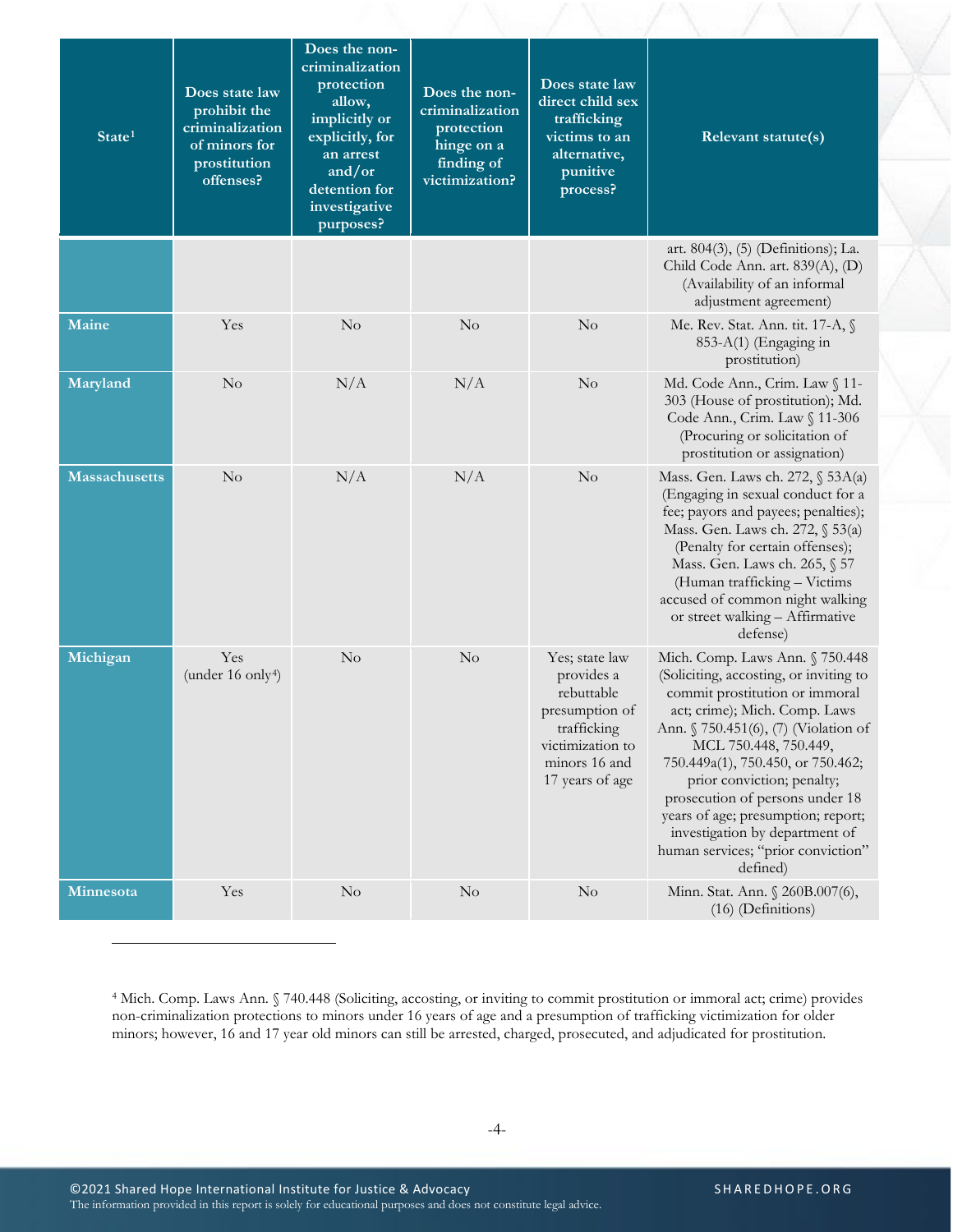| State <sup>1</sup>      | Does state law<br>prohibit the<br>criminalization<br>of minors for<br>prostitution<br>offenses? | Does the non-<br>criminalization<br>protection<br>allow,<br>implicitly or<br>explicitly, for<br>an arrest<br>and/or<br>detention for<br>investigative<br>purposes? | Does the non-<br>criminalization<br>protection<br>hinge on a<br>finding of<br>victimization? | Does state law<br>direct child sex<br>trafficking<br>victims to an<br>alternative,<br>punitive<br>process? | Relevant statute(s)                                                                                                                                                                                                                                                                                            |
|-------------------------|-------------------------------------------------------------------------------------------------|--------------------------------------------------------------------------------------------------------------------------------------------------------------------|----------------------------------------------------------------------------------------------|------------------------------------------------------------------------------------------------------------|----------------------------------------------------------------------------------------------------------------------------------------------------------------------------------------------------------------------------------------------------------------------------------------------------------------|
| Mississippi             | Yes                                                                                             | No                                                                                                                                                                 | No                                                                                           | $\rm No$                                                                                                   | Miss. Code Ann. § 97-29-49<br>(Prostitution; report to department<br>of child protection services for<br>suspected child sexual abuse or<br>neglect if minor involved;<br>immunity from prosecution if<br>trafficked person involved)                                                                          |
| Missouri                | $\rm No$                                                                                        | N/A                                                                                                                                                                | N/A                                                                                          | No                                                                                                         | Mo. Rev. Stat. § 567.020<br>(Prostitution)                                                                                                                                                                                                                                                                     |
| Montana                 | Yes                                                                                             | Yes                                                                                                                                                                | $\rm No$                                                                                     | No                                                                                                         | Mont. Code Ann. § 45-5-709<br>(Immunity of child – Sex therapy<br>participants)                                                                                                                                                                                                                                |
| Nebraska                | Yes                                                                                             | Yes                                                                                                                                                                | No                                                                                           | No                                                                                                         | Neb. Rev. Stat. Ann. § 28-801<br>(Prostitution; penalty; affirmative<br>defense; immunity from<br>prosecution; law enforcement<br>officer; duties)                                                                                                                                                             |
| <b>Nevada</b>           | Yes                                                                                             | Yes                                                                                                                                                                | No                                                                                           | No                                                                                                         | Nev. Rev. Stat. Ann. § 62C.015<br>(Treatment of child who engages<br>in prostitution or solicitation for<br>prostitution or who engages in<br>certain unlawful acts in connection<br>with commercial sexual report of<br>commercial sexual exploitation to<br>agency which provides child<br>welfare services) |
| <b>New</b><br>Hampshire | Yes                                                                                             | Yes                                                                                                                                                                | N <sub>o</sub>                                                                               | $\rm No$                                                                                                   | N.H. Rev. Stat. Ann. § 645:2<br>(Prostitution and related offenses)                                                                                                                                                                                                                                            |
| <b>New Jersey</b>       | $\rm No$                                                                                        | N/A                                                                                                                                                                | N/A                                                                                          | Yes; minors<br>charged with<br>prostitution may<br>be diverted                                             | N.J. Stat. Ann. § 2C:34-1(b)<br>(Prostitution and related offenses);<br>N.J. Stat. Ann. § 2C-34.1.1<br>(Loitering for the purpose of<br>engaging in prostitution); N.J. Stat.<br>Ann. § 2A-4A-22g (General<br>definitions); N.J. Stat. Ann. §<br>2C:4A-71 (Reviewing and<br>processing complaints)             |
| New Mexico              | Yes                                                                                             | $\rm No$                                                                                                                                                           | N <sub>o</sub>                                                                               | $\rm No$                                                                                                   | N.M. Stat. Ann. § 32A-2-3<br>(Definitions); N.M. Stat. Ann. §<br>32A-3B-3(a) (Protective custody;<br>interference with protective<br>custody; penalty)                                                                                                                                                         |
| New York                | $\rm No$                                                                                        | N/A                                                                                                                                                                | N/A                                                                                          | Yes; minors<br>charged with<br>prostitution may<br>be diverted                                             | N.Y. Fam. Ct. Act § 311.4(3)<br>(Substitution for petition or<br>finding); N.Y. Crim. Proc. Law §<br>170.80 (Proceedings regarding                                                                                                                                                                             |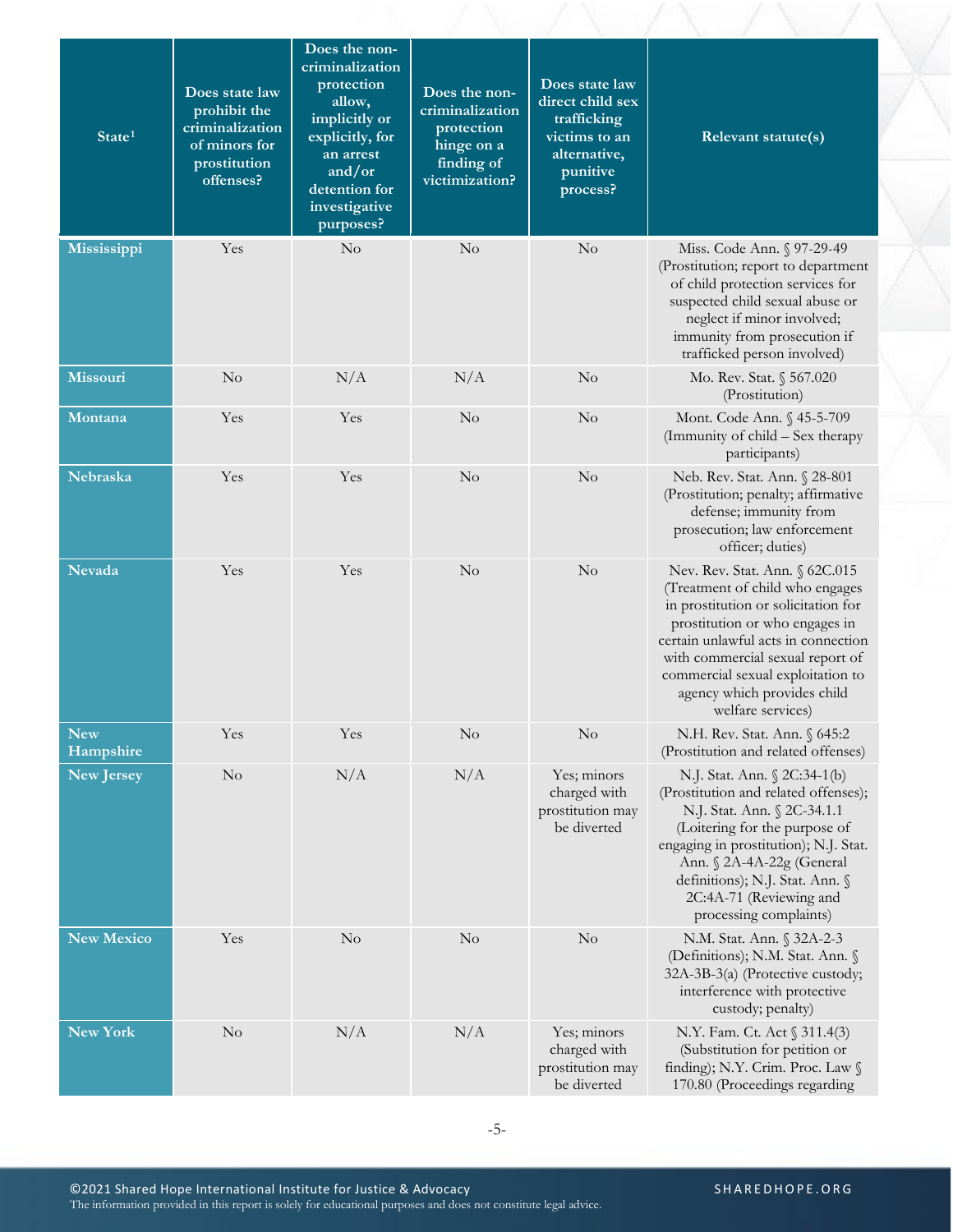| State <sup>1</sup>       | Does state law<br>prohibit the<br>criminalization<br>of minors for<br>prostitution<br>offenses? | Does the non-<br>criminalization<br>protection<br>allow,<br>implicitly or<br>explicitly, for<br>an arrest<br>and/or<br>detention for<br>investigative<br>purposes? | Does the non-<br>criminalization<br>protection<br>hinge on a<br>finding of<br>victimization? | Does state law<br>direct child sex<br>trafficking<br>victims to an<br>alternative,<br>punitive<br>process?                                                                                                                                  | Relevant statute(s)                                                                                                                                                                                                                                                                                  |
|--------------------------|-------------------------------------------------------------------------------------------------|--------------------------------------------------------------------------------------------------------------------------------------------------------------------|----------------------------------------------------------------------------------------------|---------------------------------------------------------------------------------------------------------------------------------------------------------------------------------------------------------------------------------------------|------------------------------------------------------------------------------------------------------------------------------------------------------------------------------------------------------------------------------------------------------------------------------------------------------|
|                          |                                                                                                 |                                                                                                                                                                    |                                                                                              |                                                                                                                                                                                                                                             | certain prostitution charges; certain<br>persons aged sixteen or seventeen);<br>N.Y. Crim. Proc. Law § 170.30(4)<br>(Motion to dismiss information,<br>simplified information,<br>prosecutor's information or<br>misdemeanor complaint)                                                              |
| <b>North</b><br>Carolina | Yes                                                                                             | Yes                                                                                                                                                                | $\rm No$                                                                                     | $\rm No$                                                                                                                                                                                                                                    | N.C Gen. Stat. § 14-204<br>(Prostitution); N.C. Gen. Stat. §<br>14-205.1 (Solicitation of<br>prostitution); N.C. Gen. Stat. § 7B-<br>1900 (Taking a juvenile into<br>temporary custody)                                                                                                              |
| <b>North Dakota</b>      | $\rm No$                                                                                        | N/A                                                                                                                                                                | N/A                                                                                          | Yes; minors<br>identified as<br>having engaged<br>in commercial<br>sex or as victims<br>of sex<br>trafficking are<br>presumed<br>children in need<br>of services and<br>directed to an<br>alternative,<br>juvenile justice<br>process       | N.D. Cent. Code § 12.1-29-03<br>(Prostitution); N.D. Cent. Code §<br>12.1-41-12 (Immunity of minor);<br>N.D. Cent. Code § 27-20.2-03<br>(Jurisdiction); N.D. Cent. Code §<br>27-20.2-05 (Powers and duties of<br>the director of the juvenile court);<br>N.D. Cent. Code § 27-20.3-11<br>(Diversion) |
| Ohio                     | $\rm No$                                                                                        | N/A                                                                                                                                                                | N/A                                                                                          | Yes; minors<br>identified as<br>having engaged<br>in an array of<br>offenses,<br>including<br>prostitution, as a<br>result of their<br>trafficking<br>victimization<br>may be diverted<br>to an alternative,<br>juvenile justice<br>process | Ohio Rev. Code Ann. §<br>2907.25(A), (C)<br>(Prostitution; after positive HIV<br>test); Ohio Rev. Code Ann. §<br>2152.021(F) (Complaint alleging<br>that child is a delinquent child or<br>juvenile traffic offender; initiation<br>of serious youthful offender<br>proceedings)                     |
| <b>Oklahoma</b>          | Yes                                                                                             | $\rm No$                                                                                                                                                           | Yes                                                                                          | $\rm No$                                                                                                                                                                                                                                    | Okla. Stat. Ann. tit. 21, §<br>$1029(A)(1)–(3)$ (Engaging in or<br>soliciting prostitution - Residing or<br>remaining in place for prohibited<br>purpose - Aiding, abetting, or<br>participating in prohibited acts -                                                                                |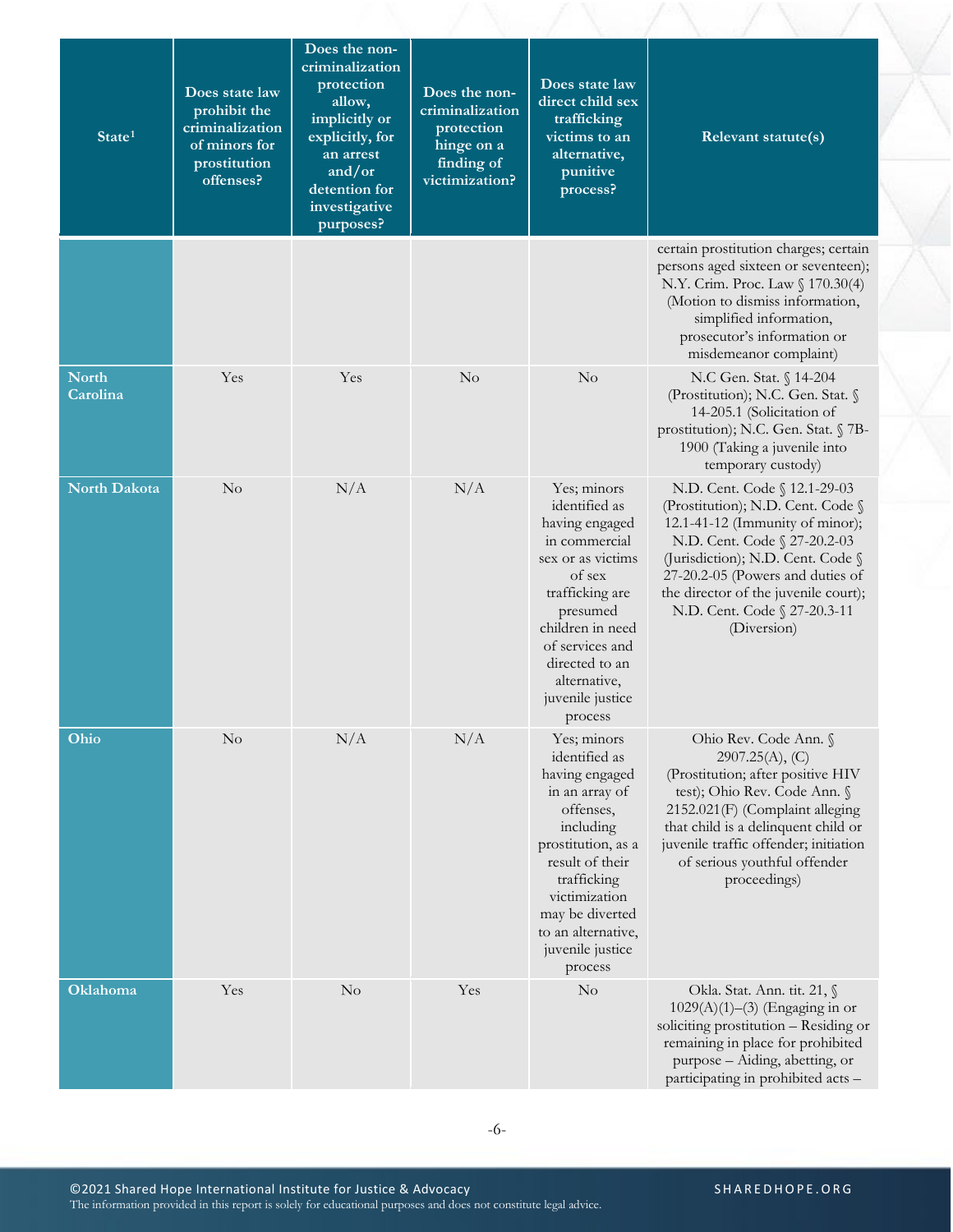| State <sup>1</sup>  | Does state law<br>prohibit the<br>criminalization<br>of minors for<br>prostitution<br>offenses? | Does the non-<br>criminalization<br>protection<br>allow,<br>implicitly or<br>explicitly, for<br>an arrest<br>and/or<br>detention for | Does the non-<br>criminalization<br>protection<br>hinge on a<br>finding of<br>victimization? | Does state law<br>direct child sex<br>trafficking<br>victims to an<br>alternative,<br>punitive<br>process?                                                                                       | Relevant statute(s)                                                                                                                                                                                                                                                                                  |
|---------------------|-------------------------------------------------------------------------------------------------|--------------------------------------------------------------------------------------------------------------------------------------|----------------------------------------------------------------------------------------------|--------------------------------------------------------------------------------------------------------------------------------------------------------------------------------------------------|------------------------------------------------------------------------------------------------------------------------------------------------------------------------------------------------------------------------------------------------------------------------------------------------------|
|                     |                                                                                                 | investigative<br>purposes?                                                                                                           |                                                                                              |                                                                                                                                                                                                  |                                                                                                                                                                                                                                                                                                      |
|                     |                                                                                                 |                                                                                                                                      |                                                                                              |                                                                                                                                                                                                  | Child prostitution - Human<br>trafficking); Okla. Stat. Ann. tit. 21,<br>§ 748.2(E) (Rights of victims of<br>human trafficking - Civil action<br>against perpetrator)                                                                                                                                |
| Oregon              | $\rm No$                                                                                        | N/A                                                                                                                                  | N/A                                                                                          | $\rm No$                                                                                                                                                                                         | Or. Rev. Stat. § 167.007<br>(Prostitution)                                                                                                                                                                                                                                                           |
| Pennsylvania        | Yes                                                                                             | Yes                                                                                                                                  | Yes                                                                                          | $\rm No$                                                                                                                                                                                         | 18 Pa. Cons. Stat. § 5902(a)<br>(Prostitution and related offenses);<br>18 Pa. Cons. Stat. § 3065 (Safe<br>harbor for sexually exploited<br>children)                                                                                                                                                |
| <b>Rhode Island</b> | Yes                                                                                             | Yes                                                                                                                                  | No                                                                                           | No                                                                                                                                                                                               | R.I. Gen. Laws § 11-34.1-2(a)<br>(Prostitution); R.I. Gen. Laws § 11-<br>67.1-15 (Immunity of a minor)                                                                                                                                                                                               |
| South<br>Carolina   | Yes                                                                                             | No                                                                                                                                   | Yes                                                                                          | $\rm No$                                                                                                                                                                                         | S.C. Code Ann. § 16-15-90<br>(Prostitution; lewdness, assignation<br>and prostitution generally); S.C.<br>Code Ann. § 16-3-2020(G)<br>(Trafficking in persons; penalties;<br>defenses)                                                                                                               |
| <b>South Dakota</b> | $\rm No$                                                                                        | N/A                                                                                                                                  | N/A                                                                                          | Yes; minors<br>identified as<br>having engaged<br>in commercial<br>sex are<br>presumed<br>children in need<br>of services and<br>directed to an<br>alternative,<br>juvenile justice<br>process   | S.D. Codified Laws § 22-23-1<br>(Prostitution – Penalty); S.D.<br>Codified Laws § 25-8B-2 (Child in<br>need of supervision defined)                                                                                                                                                                  |
| <b>Tennessee</b>    | Yes                                                                                             | Yes                                                                                                                                  | $\rm No$                                                                                     | $\rm No$                                                                                                                                                                                         | Tenn. Code Ann. § 39-13-513<br>(Prostitution - Defenses)                                                                                                                                                                                                                                             |
| Texas               | $\rm No$                                                                                        | N/A                                                                                                                                  | N/A                                                                                          | Yes; minors<br>engaged in<br>conduct in<br>violation of the<br>prostitution law<br>may be deemed<br>children in need<br>of supervision<br>and directed to<br>an alternative,<br>juvenile justice | Tex. Penal Code § 43.02<br>(Prostitution) ; Tex. Fam. Code §<br>51.03(b)(5) (Delinquent conduct;<br>conduct indicating a need for<br>supervision); Tex. Fam. Code §<br>54.04(d) (Disposition hearing);<br>Tex. Fam. Code § 51.0413<br>(Jurisdiction over and transfer of<br>combination proceedings) |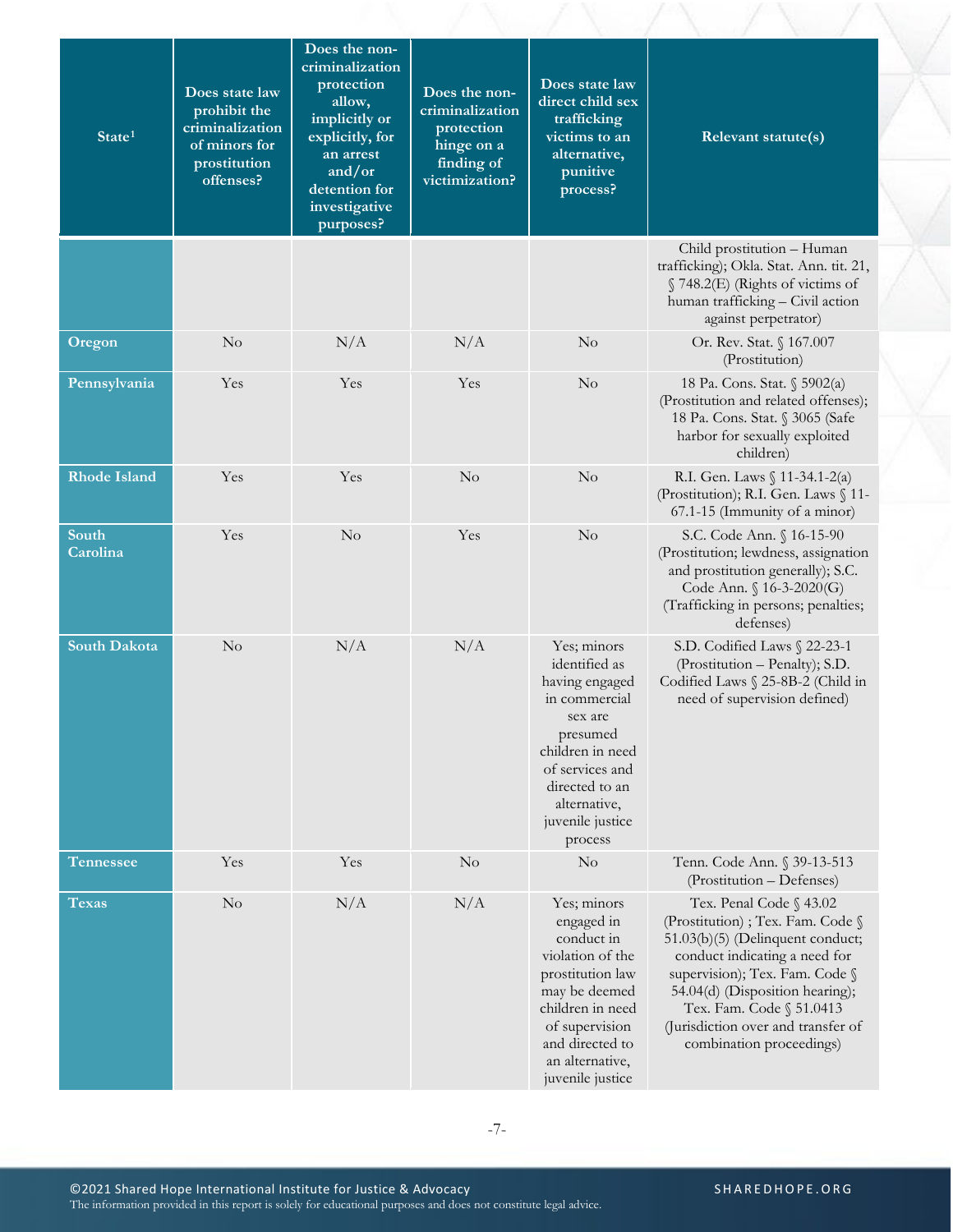| State <sup>1</sup>   | Does state law<br>prohibit the<br>criminalization<br>of minors for<br>prostitution<br>offenses? | Does the non-<br>criminalization<br>protection<br>allow,<br>implicitly or<br>explicitly, for<br>an arrest<br>and/or<br>detention for<br>investigative<br>purposes? | Does the non-<br>criminalization<br>protection<br>hinge on a<br>finding of<br>victimization? | Does state law<br>direct child sex<br>trafficking<br>victims to an<br>alternative,<br>punitive<br>process?                                                                      | Relevant statute(s)                                                                                                                                                                                                                                                                                                                                                                                                        |
|----------------------|-------------------------------------------------------------------------------------------------|--------------------------------------------------------------------------------------------------------------------------------------------------------------------|----------------------------------------------------------------------------------------------|---------------------------------------------------------------------------------------------------------------------------------------------------------------------------------|----------------------------------------------------------------------------------------------------------------------------------------------------------------------------------------------------------------------------------------------------------------------------------------------------------------------------------------------------------------------------------------------------------------------------|
|                      |                                                                                                 |                                                                                                                                                                    |                                                                                              | process or may<br>have their<br>adjudication<br>proceedings<br>deferred until<br>their 18th<br>birthdays if they<br>successfully<br>participate in<br>court-ordered<br>services |                                                                                                                                                                                                                                                                                                                                                                                                                            |
| Utah                 | Yes                                                                                             | Yes                                                                                                                                                                | No                                                                                           | $\rm No$                                                                                                                                                                        | Utah Code Ann. § 76-10-1032(1)<br>(Prostitution); Utah Code Ann. §<br>76-10-1313 (Sexual solicitation -<br>Penalty); Utah Code Ann. § 76-10-<br>$1315(2)$ , (4) (Safe harbor for<br>children as victims of commercial<br>sex or sexual solicitation); Utah<br>Code Ann. § 80-6-201 (Minor<br>taken into temporary custody by<br>peace officer, private citizen, or<br>probation officer - Grounds -<br>Protective custody) |
| <b>Vermont</b>       | $\rm No$                                                                                        | N/A                                                                                                                                                                | N/A                                                                                          | Yes; minors<br>engaged in<br>conduct in<br>violation of the<br>prostitution law<br>may be<br>subjected to<br>delinquency<br>proceedings                                         | Vt. Stat. Ann. tit. 13, § 2652(c)(1)<br>(Human trafficking)                                                                                                                                                                                                                                                                                                                                                                |
| Virginia             | No                                                                                              | N/A                                                                                                                                                                | N/A                                                                                          | $\rm No$                                                                                                                                                                        | Va. Code Ann. § 18.2-346<br>(Prostitution; commercial sexual<br>conduct; penalties)                                                                                                                                                                                                                                                                                                                                        |
| Washington           | Yes                                                                                             | $\rm No$                                                                                                                                                           | $\rm No$                                                                                     | $\rm No$                                                                                                                                                                        | Wash. Rev. Code Ann. §<br>9A.88.030(1) (Prostitution)                                                                                                                                                                                                                                                                                                                                                                      |
| <b>West Virginia</b> | Yes                                                                                             | Yes                                                                                                                                                                | Yes                                                                                          | No                                                                                                                                                                              | W.Va. Code Ann. § 61-8-5<br>(Houses of ill fame and<br>assignation; penalties; jurisdiction<br>of courts); W.Va. Code Ann. § 61-<br>14-8 (Immunity for minor victim<br>of sex trafficking)                                                                                                                                                                                                                                 |
| Wisconsin            | $\rm No$                                                                                        | N/A                                                                                                                                                                | N/A                                                                                          | Yes; minors<br>identified as<br>engaging in                                                                                                                                     | Wis. Stat. § 944.30 (Prostitution)                                                                                                                                                                                                                                                                                                                                                                                         |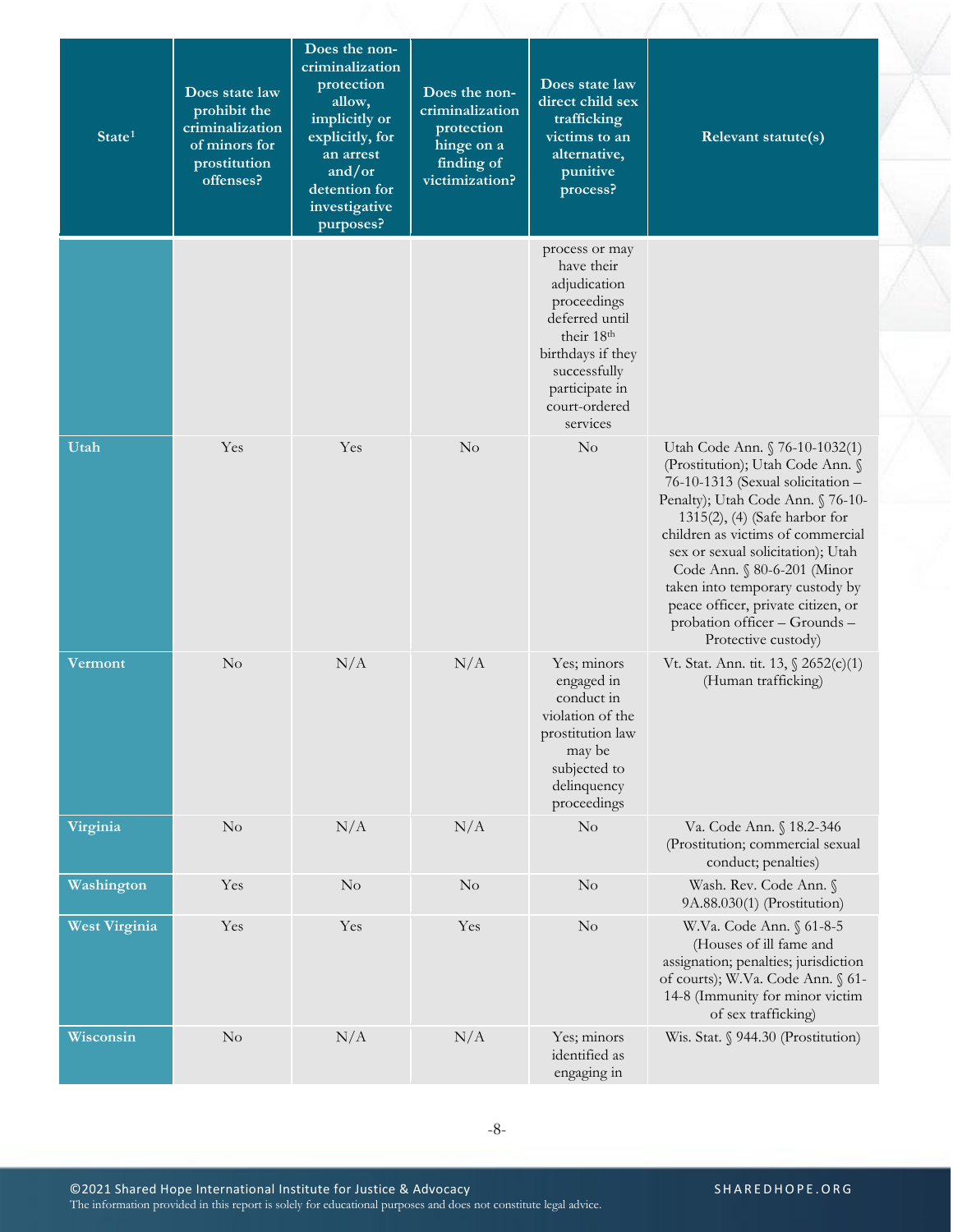| State <sup>1</sup> | Does state law<br>prohibit the<br>criminalization<br>of minors for<br>prostitution<br>offenses? | Does the non-<br>criminalization<br>protection<br>allow,<br>implicitly or<br>explicitly, for<br>an arrest<br>and/or<br>detention for<br>investigative<br>purposes? | Does the non-<br>criminalization<br>protection<br>hinge on a<br>finding of<br>victimization? | Does state law<br>direct child sex<br>trafficking<br>victims to an<br>alternative.<br>punitive<br>process?                                                                                                                       | Relevant statute(s)                                                                                                                                                                                                                                                                                                                          |
|--------------------|-------------------------------------------------------------------------------------------------|--------------------------------------------------------------------------------------------------------------------------------------------------------------------|----------------------------------------------------------------------------------------------|----------------------------------------------------------------------------------------------------------------------------------------------------------------------------------------------------------------------------------|----------------------------------------------------------------------------------------------------------------------------------------------------------------------------------------------------------------------------------------------------------------------------------------------------------------------------------------------|
|                    |                                                                                                 |                                                                                                                                                                    |                                                                                              | conduct in<br>violation of the<br>prostitution law<br>may be diverted<br>and receive<br>either a consent<br>decree or a<br>deferred<br>prosecution                                                                               |                                                                                                                                                                                                                                                                                                                                              |
| Wyoming            | No <sup>5</sup>                                                                                 | N/A                                                                                                                                                                | N/A                                                                                          | Yes; minors<br>identified as<br>having engaged<br>in conduct in<br>violation of the<br>prostitution law<br>are deemed<br>children in need<br>of supervision<br>and directed to<br>an alternative,<br>juvenile justice<br>process | Wyo. Stat. Ann. § 6-4-101<br>(Prostitution); Wyo. Stat. Ann. § 6-<br>2-708 (Victim defenses; vacating<br>convictions); Wyo. Stat. Ann. § 14-<br>6-429 (Decree where child<br>adjudged in need of supervision;<br>dispositions; terms and conditions;<br>legal custody); Wyo. Stat. Ann. §<br>14-6-438 (Liability for contempt;<br>penalties) |
| Totals:            | 27 states & DC                                                                                  | 16 non-crim                                                                                                                                                        | 6 non-crim                                                                                   | 14 states direct                                                                                                                                                                                                                 |                                                                                                                                                                                                                                                                                                                                              |

<span id="page-8-0"></span>5 While Wyoming law affords child victims of human trafficking protections against prosecution for prostitution, such protections permit alternative punitive, juvenile justice-based responses and may exclude commercially sexually exploited minors who are not identified as trafficking victims. Specifically, Wyo. Stat. Ann. § 6-2-708 (Victim defenses; vacating convictions) outlines protections against prosecution for child human trafficking victims, providing,

(a) A victim of human trafficking is not criminally liable for any commercial sex act or other criminal acts committed as a direct result of, or incidental to, being a victim of a human trafficking . . . .

(b) A victim of human trafficking who is a minor shall be deemed a child in need of supervision [CHINS] in accordance with the Children in need of Supervision Act or a neglected child in accordance with the Child Protection Act.

Accordingly, while some commercially sexually exploited minors may be identified as "neglected children" and afforded protective responses, a minor may also be identified as a CHINS and directed to the juvenile justice system. If a child is adjudicated as a CHINS pursuant to Wyo. Stat. Ann. § 14-6-429(d) (Decree where child adjudged in need of supervision; dispositions; terms and conditions; legal custody), the court may order a number of protective and punitive dispositions. Further, minors who fail to adhere to the terms determined by the court under Wyo. Stat. Ann. § 14-6-429 may be subject to additional punitive measures, including detention, under Wyo. Stat. Ann. § 14-6-438 (Liability for contempt; penalties). removal form the child's home.

 $\overline{a}$